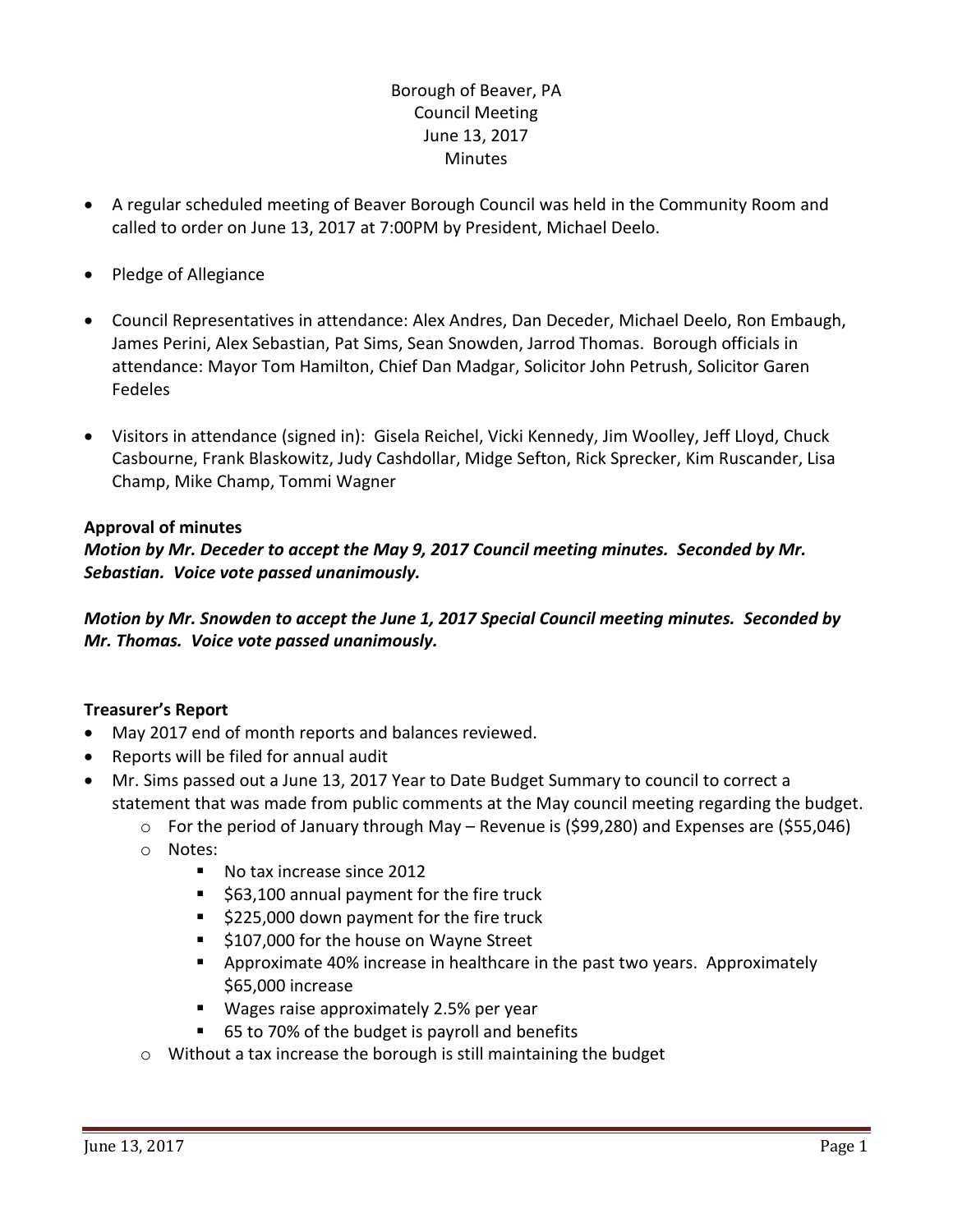## **Review invoice and authorization to pay bills**

# *Motion by Mr. Snowden to authorize and pay submitted invoices for the Borough. Seconded by Mr. Thomas. Voice vote passed unanimously.*

### **Public Participation –**

- Jim Woolley, 390 Sixth Street
	- $\circ$  A patch of 5<sup>th</sup> Street has a 6-8" temporary repair from a water break. Need to make level with the street or it will break up. Also an area on Beaver and  $4<sup>th</sup>$  needs fixed.
		- Mr. Madgar stated he will have 5<sup>th</sup> Street repaired as soon as possible and the Beaver and 4<sup>th</sup> is on the list to have paved this summer.
	- o Questioned if Laura and Park Streets will be paved this year
		- Mr. Madgar stated a meeting was held with Columbia Gas this past month. We were informed they will be doing some repair work on those streets in 2018. Therefore, we will wait for them to complete their work.
- Gisela Reichel, 767 5<sup>th</sup> Street Questioned when the pit behind Jefferson Trace will be fixed.
	- o Mr. Madgar stated 30 to 40 years ago someone put the pit in that was not up to code. The Highway Department spent a day and a half digging out the pit and cleaning it out. Our Code Enforcement Officer worked with the owner of the large garage to have the gutters moved to re-diverting the water to  $5<sup>th</sup>$  Street. It is not feasible for the borough to dig under the home owners foundations to correct the drainage. Therefore, we can only enlarge the pit to absorb the water.
- Vicki Kennedy, 752 Canal Street Thanked the Borough Manager and the employees responsible for filling in the pot holes in the alley so promptly after her request.
	- o Asked if the snow could be plowed by the borough.
		- Mr. Madgar stated snow removal for the alleys are the responsibility of the homeowners.
- Frank Blaskowitz, 385 Navigation Street and Jeff Lloyd, 390  $6<sup>th</sup>$  Street Questioned the public meeting regarding the possible improvement of Quay Park and the removal of trees.
	- o Mr. Deelo The Planning Commission requested funding for a study to improve Quay Park due to several responses from the Comprehensive Plan Questioner results which indicated residents would like to have improvements made to the parks. Money was budgeted last year for this study to be completed.
	- o Mr. Deelo suggested they attend the public meeting on June 17, 2017 at 8:30AM to hear some of the consultant's suggestions.

# **Reports – Commissions / Authorities**

**Council of Governments (COG) –** Reported by Mr. Deceder Attended the May 25, 2017 meeting regarding the Route 65 Corridor study.

## **Business District Authority –** Reported by Mr. Deelo

On June 1, 2017, Dan Madgar, Debbie Hindman and he met with Mark and Mary Anne Peluso. Mr. Peluso led the meeting regarding Downtown Focus Community and what needs to be done to keep a vibrant community. The meeting was very informative and very valuable.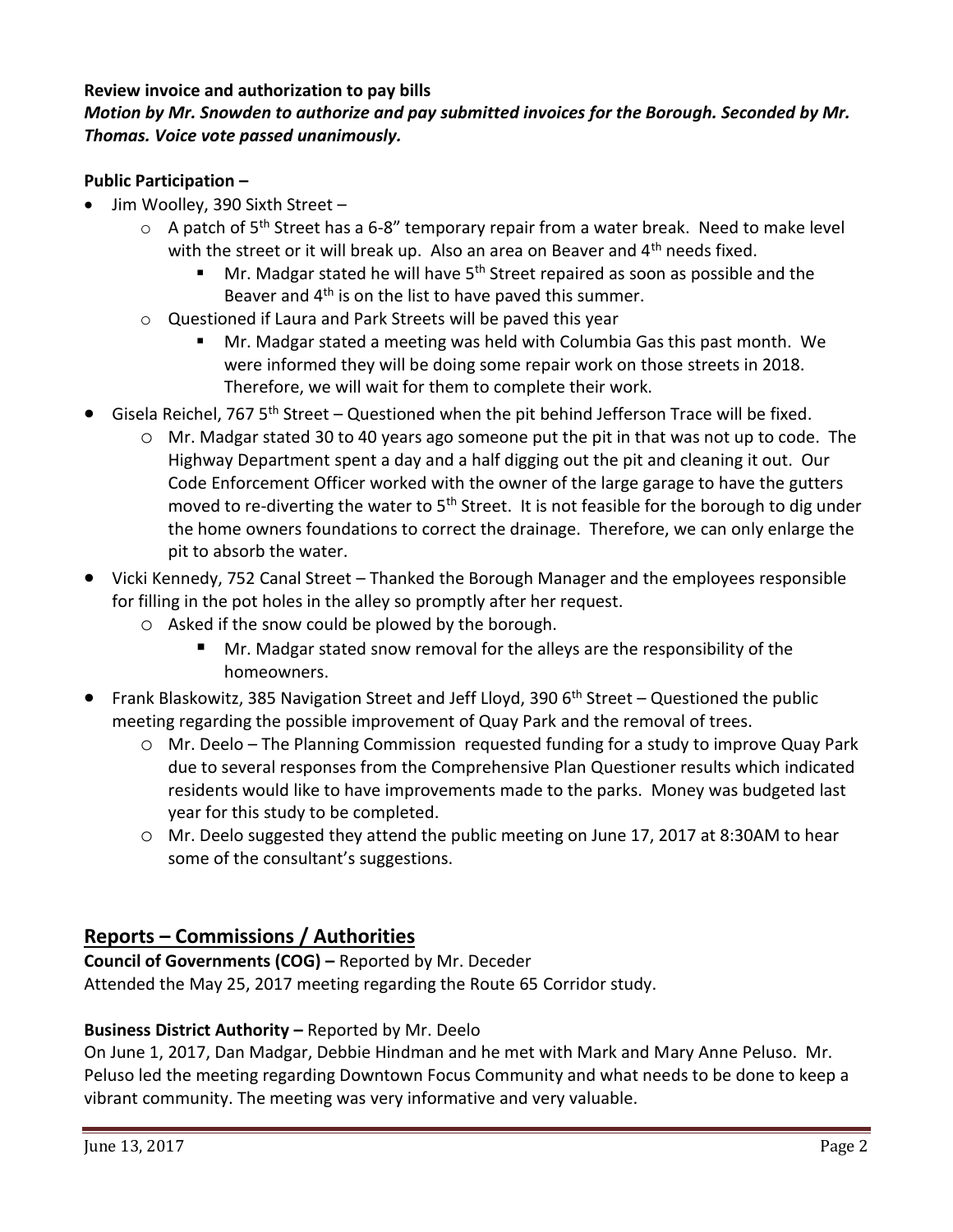- Will meet again in the near future to see how and what needs to be done and if there is merit to reactivate the Business District Authority.
- Mr. Andres asked to attend the next meeting.

## **Civil Service Commission –** Reported by Midge Sefton

- Met June 7, 2017 with Bill Gamble to review all revisions. Received a Final Draft to review and to confirm no additional changes and or corrections are needed.
- Next meeting will be held on July 7, 2017 at 3:00PM for the final review.

## **Zoning Hearing Board (ZHB) –** Reported by Mr. Sprecker

A zoning hearing was held on June 5, 2017 at 6:00PM regarding 394 College Avenue. Variance was denied.

 Solicitor Petrush – The previous ruling was appealed and pending in court awaiting on outcome of this hearing.

### **Planning Commission –**

May 15, 2017 minutes enclosed in council packet

### **Tree Commission –** Reported by Frank Blaskowitz

- Thanked everyone involved in making Arbor Day a successful event
- Approximately 40 new trees were planted this year, would like to have the a watering system set up so the trees do not die
	- $\circ$  Mr. Madgar suggested the Tree Commission meet with him prior to planting to make sure we are aware of where all new trees will be planted and to create a watering plan.
	- $\circ$  Mr. Madgar requested a drawing of where all the new trees were planted.
- The Tree Commission have received numerous tree applications for either removal or pruning. All have been responded to.

## **Code Enforcement Officer Report –** Reported by Mr. Sprecker

May 2017 report enclosed in council packet

## **Historic Architectural Review Board (HARB) –** No report

#### **Municipal Authority – Reported by Mr. Sims**

- Did not have a quorum at the last meeting
- Intern from Penn State and another summer employee are updating the map system for the manholes, catch basins and storm drains.
- Purchase Order was issued for a new UV System should be installed by October for the November 1, 2017 deadline.

# **Council Committee Reports**

**Public Safety –** No meeting last month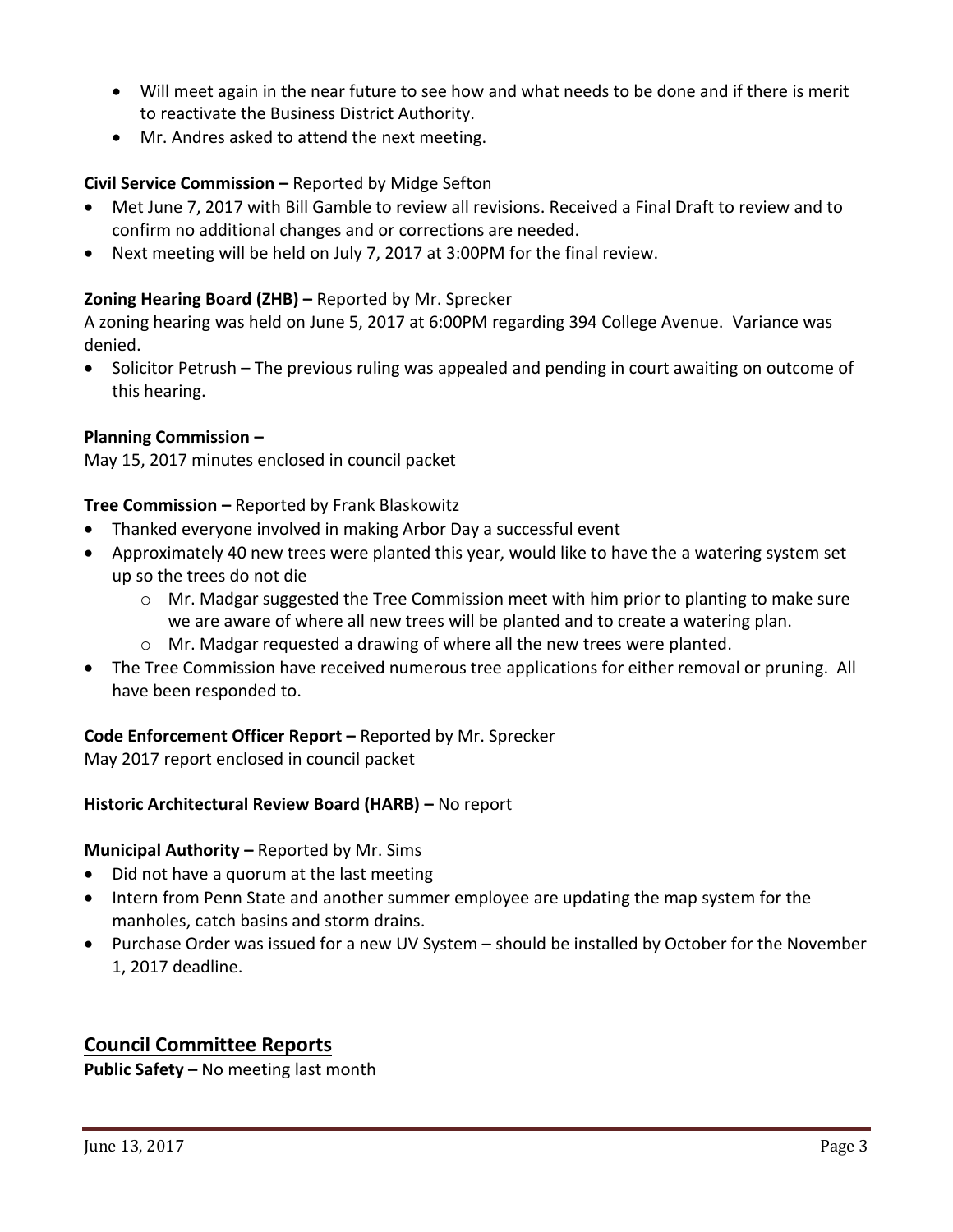**Finance –** Reported by Mr. Perini July 14, 2017 report enclosed in council packet

**Highway –** Reported by Mr. Thomas Next meeting will be held on June 19, 2017 at noon

**General Government –** No report

**Code Enforcement –** Reported by Mr. Sebastian Need to schedule a meeting with General Government Committee to discuss Rental Registration

## **Recreation –** Reported by Mr. Embaugh

- New playground equipment was installed
- Seesaw broke and will be removed too expensive to fix

# **Reports**

**Manager's Report –** Reported by Chief Madgar

- Reviewed the May 2017 report enclosed in council packet
- Liens Need to develop a long term plan or policy to make it fair for all future curb and sidewalk replacement programs regarding paying back money to the borough.
- Columbia Gas Met with Columbia Gas they want to work with us regarding the road and sidewalk repair.
	- $\circ$  Also made us aware of some future projects; Laura and Park Streets as well as Second Street
	- $\circ$  Looking into the possibility of having gas lights put into all four parks and Gazebo. We will be talking with the Heritage Foundation which is 501C3 to accept the grant from Columbia Gas as a pass through.
- Pension and Cottrill Arbutina financial audits are completed
- MuniLink training this week to have the office cross trained
- Camera system Officer DeGori is working with a couple groups regarding information to place security camera throughout town. Camera will be placed at all main entrances and exits of town. Approximate cost will be \$16,000 to \$18,000 per intersection. Will keep council updated.
	- o Mr. Sebastian stated this is essential for the safety of our residents
- Pool total deposits for pool are up approximately \$7,000 above deposits this time last year

**President's Report –** No report

**Mayor Hamilton – No report** 

# **Police Chief Madgar – No report Fire Department –**

May 2017 report regarding the 16<sup>th</sup> Annual Beaver Volunteer Fire Department/Heritage Valley Health System 5K & 10K Race held on June 3, 2017 enclosed in council packet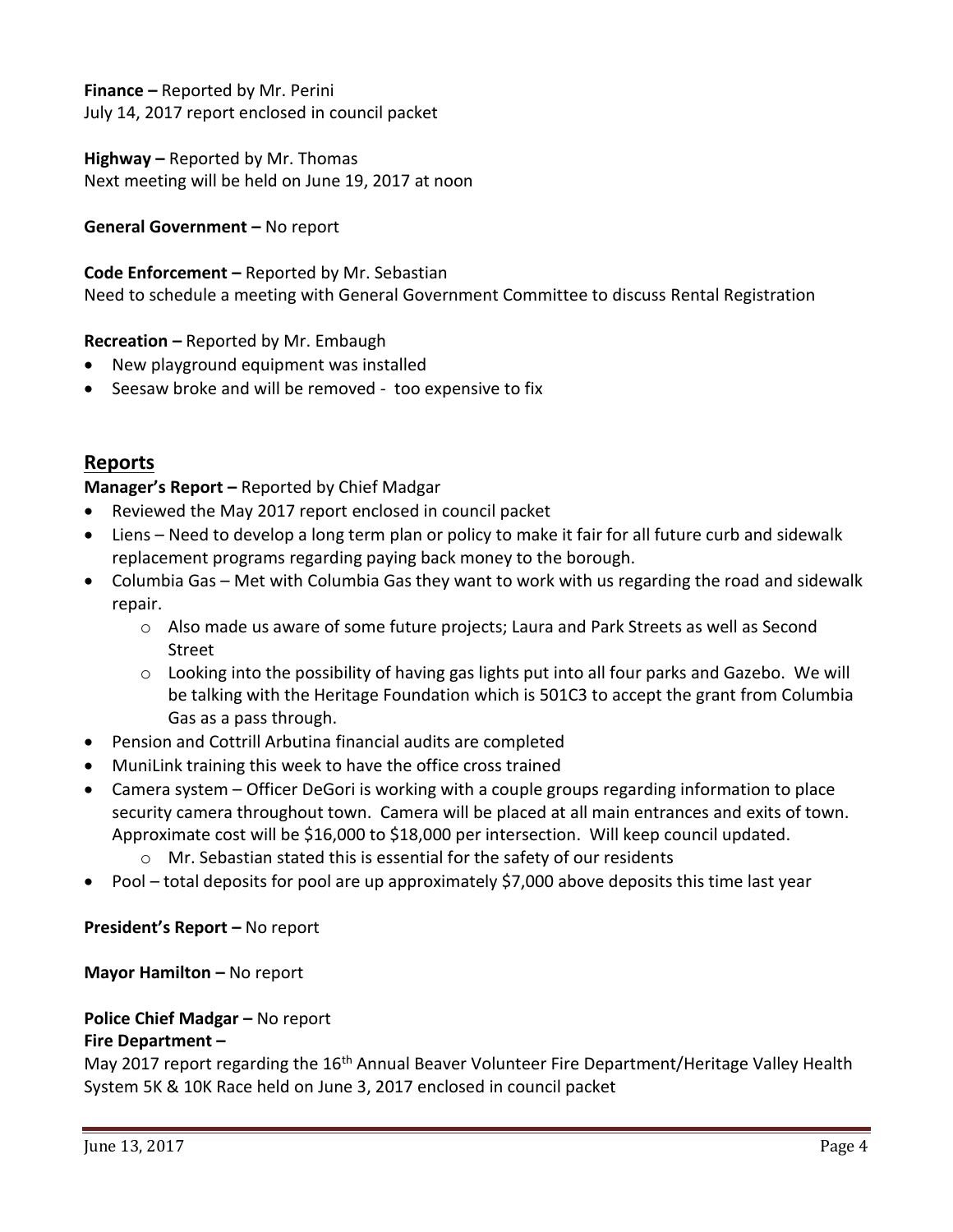## **Emergency Management Coordinator – No report**

#### **Borough Engineer –**

May 2017 monthly report enclosed in council packet

### **Solicitor Petrush –**

Worked on the following:

- Zoning Ordinance Application for Variance
- Municipal Finances Auditor's Inquiry
- Zoning and Land Use Amendments for Zoning Ordinance
	- $\circ$  Need to have a public hearing at 6:30PM prior to the 7:00PM July 11<sup>th</sup> council meeting. Requires advertising and notifying residents within 300' of properties.
	- o Mr. Madgar Changing the Zoning Map at the request of two homeowners is costing the borough a considerable amount of money. Suggests the Finance Department look into the possibility of adding to the Fee Schedule for future requests by residents.
	- o *Motion by Mr. Snowden for Beaver Borough Council to authorize Solicitor Petrush to advertise the public meetings required regarding the Zoning Ordinance and Zoning Map. Seconded by Mr. Deceder. Voice vote passed unanimously.*

## **Old Business**

#### **Motion – Social Media Policy**

No motion to remove the tabled Social Media Policy. Therefore there is no further action on this motion.

#### **New Business**

#### **Motion – 2014 Tax Payment**

*Motion by Mr. Sims that Beaver Borough Council forgive the penalty and interest fee of \$49.58 for the Law Offices of Mark G. Essey, P.C., 342 Dravo Avenue, account # 7485756, regarding the 1st and 2 nd quarter of Business Privilege Tax for 2014. Seconded by Mr. Snowden. Voice vote passed unanimously.*

#### **Motion – 2017 Road Paving Contract**

*Motion by Mr. Thomas that Beaver Borough Council approve the bid of Youngblood Paving Inc. for the milling and re-paving of the following streets:* 

- *Beaver Street from East Second Street to Third Street*
- *Corporation Street from Beaver Street to Insurance Street*
- *Asphalt section of Canal Street to the easterly intersection of Buffalo Street.*
- *Including alternate bids:*
- *Number 1 includes the milling and re-paving of Sassafras Lane from River Road to Third Street (50% to be paid by Vanport Township)*
- *Number 2 includes re-construction and paving of Beech Alley from Wilson Avenue to Taylor Avenue and from Taylor Avenue to McDonald Alley (50% to be paid by Columbia Gas)*